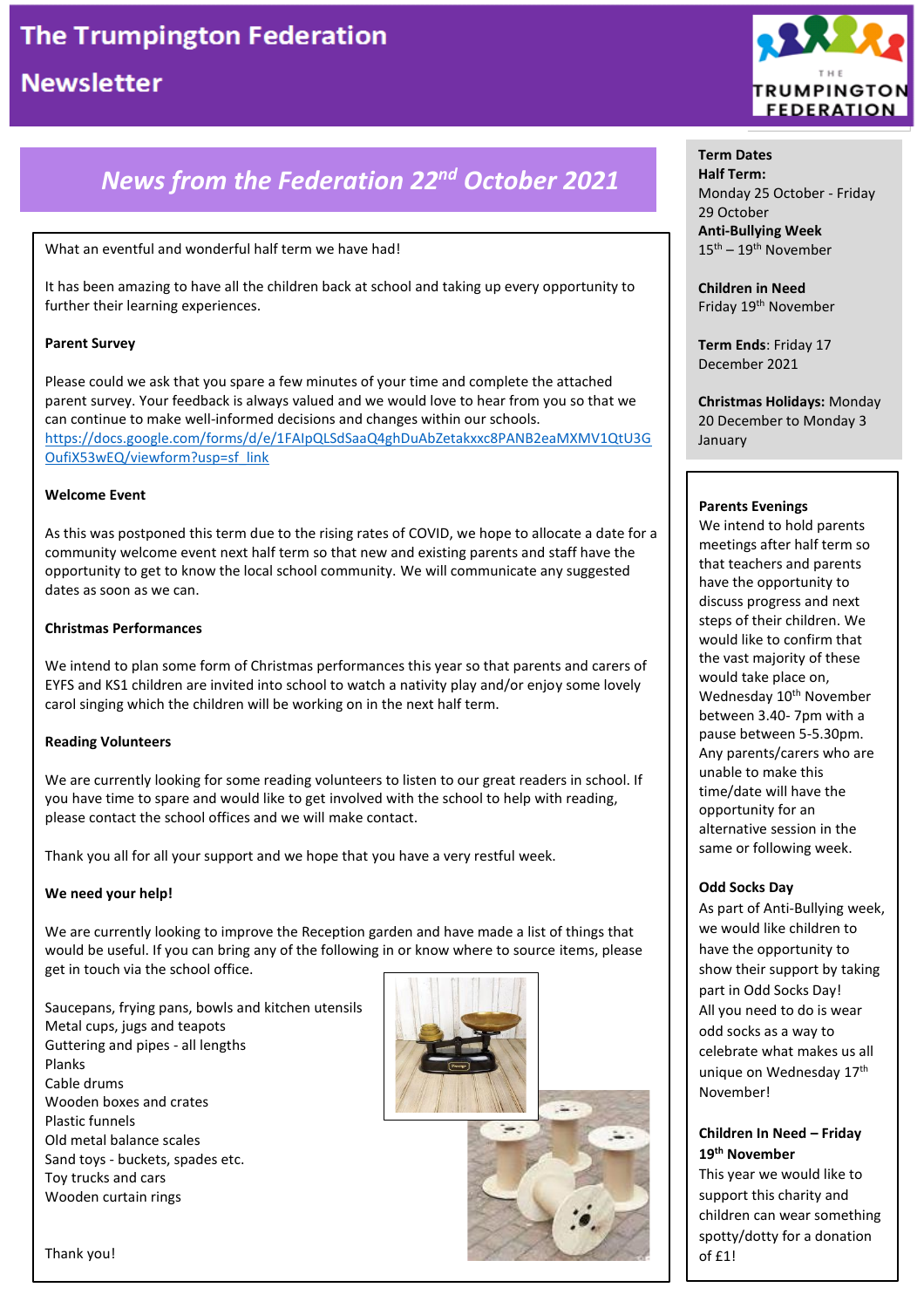# **Trumpington Meadows Newsletter 22nd October 2021**



## **Year 6 Trip to Duxford!**

Everyone had a brilliant time at Duxford. We learnt plenty of new things. We got to enter the fastest plane ever created - the Concorde. Fortunately, we got to participate in a documentary challenge on the Battle of Britain. In small groups, we filmed short videos about an exhibit in the Battle of Britain hangar. The entire class had lots of fun in a playground, playing together pretending to be bombed. We visited the different hangars and got to see many planes take off. Most of us enjoyed the operating room simulation. We can all agree that it was a fabulous experience from the start of the day to the very end.

### **Report by Irene and Oscar.**



## **Year 4 are looking at, and making, history!**

Our Year 4 class have been busy over the past two weeks looking at history but also making their own, by burying a time capsule in the Trumpington Meadows estate. The capsule contains work reflecting on the pandemic produced by all of the children and is scheduled to be dug up in 2071! Meanwhile, this week the class have visited the Fitzwilliam Museum where they have been historians, looking at different Greek artefacts, imagining life in Ancient Greece and considering how historians learn about events from the distant past.



### **Upcoming Events**

**Tuesday 9th November**  Year 6 Holocaust Speaker

**Friday 12th November** Year 3 and 4 Bikeability

**Thursday 18th November** Year 3 Film Festival

**Thursday 25th November** Year 5 at Harry Potter Studios

### **Our Future Rugby Stars**!

Last week, a coach from Shelford rugby club visited our school and led a tag rugby session. First, we warmed up by trying to throw the ball up, clap our hands and catch it. Then, we were put into groups and had to run around and try to catch people on the opposite team. It was fun!

**By Miglia, Y5.**



Perhaps some of our Year 5s will try to join one of our local rugby clubs!